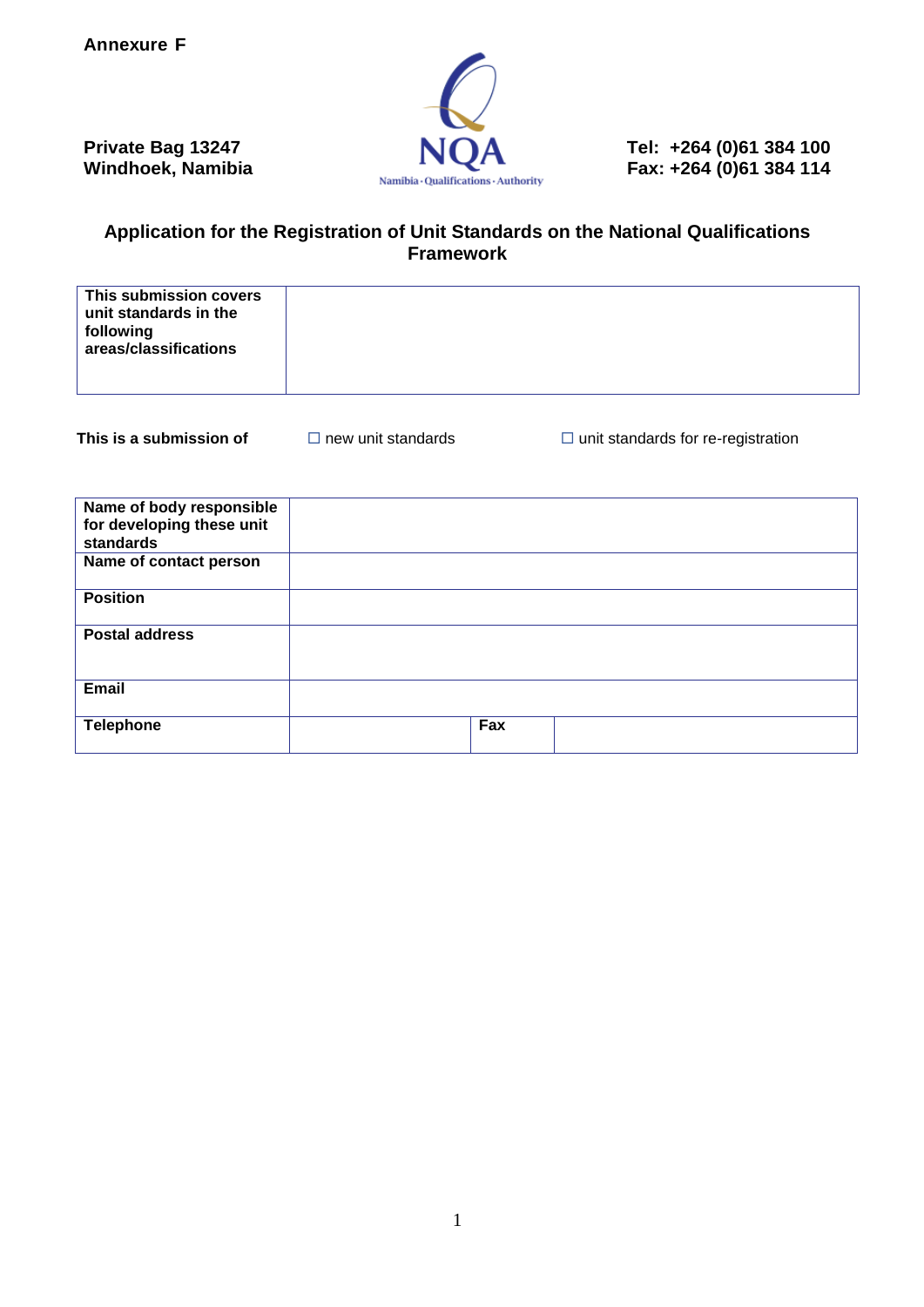#### **This submission includes customised unit standards from overseas**

|                                                                                                                                                                                                                                               |                            |                                        |                             |                                        |                                   | No.                                                                                                                  |
|-----------------------------------------------------------------------------------------------------------------------------------------------------------------------------------------------------------------------------------------------|----------------------------|----------------------------------------|-----------------------------|----------------------------------------|-----------------------------------|----------------------------------------------------------------------------------------------------------------------|
| The following documents have been attached to this submission:                                                                                                                                                                                |                            |                                        |                             |                                        |                                   |                                                                                                                      |
| A list of Unit Standard Titles<br>Rationale for the unit standards<br>Evidence of national support<br><b>National Assessment Arrangements</b><br><b>Specialist Accreditation Requirements</b><br><b>Completed Quality Assurance Checklist</b> | П<br>П<br>п<br>□<br>□<br>п | Yes<br>Yes<br>Yes<br>Yes<br>Yes<br>Yes | П<br>п<br>п<br>П.<br>п<br>п | No.<br>No.<br>No.<br>No.<br>No.<br>No. | П<br>п<br>П<br>П.<br>П.<br>$\Box$ | <b>NQA check</b><br><b>NQA check</b><br><b>NOA check</b><br><b>NQA check</b><br><b>NQA check</b><br><b>NQA check</b> |
| The preferred review date for<br>these unit standards is                                                                                                                                                                                      |                            |                                        |                             |                                        |                                   |                                                                                                                      |
| Signature of contact person                                                                                                                                                                                                                   |                            |                                        |                             |                                        |                                   |                                                                                                                      |
| Date                                                                                                                                                                                                                                          |                            |                                        |                             |                                        |                                   |                                                                                                                      |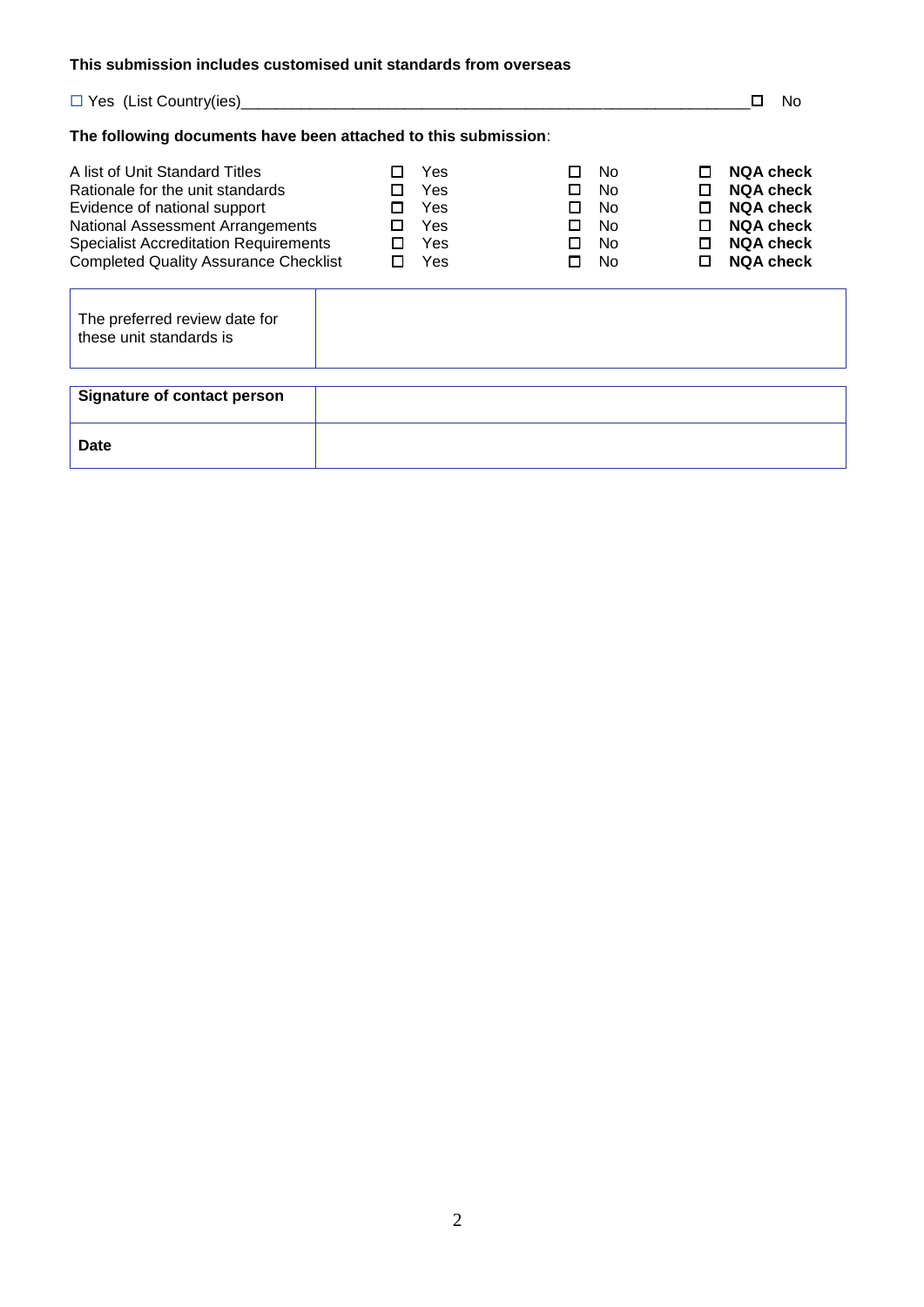### **Checklist for the Quality Assurance of Unit Standards**

| Name of body responsible:  |  |
|----------------------------|--|
| Subfield(s) and domain(s): |  |
| Number of unit standards:  |  |
| Batch (For NQA use only):  |  |

|                                                                                                                                             | <b>Checked by</b> |            | Tick box for compliance, or include explanatory comments<br>and expand in covering letter if required |
|---------------------------------------------------------------------------------------------------------------------------------------------|-------------------|------------|-------------------------------------------------------------------------------------------------------|
|                                                                                                                                             | <b>Body</b>       | <b>NQA</b> | <b>Comments</b>                                                                                       |
| <b>GENERAL</b>                                                                                                                              |                   |            |                                                                                                       |
| Outcomes do not unnecessarily<br>duplicate existing unit standards                                                                          | $\Box$            | $\Box$     |                                                                                                       |
| Language is clear and does not<br>present potential barriers to access                                                                      | □                 | □          |                                                                                                       |
| Outcomes are consistent with each<br>other and the title                                                                                    | 0                 | □          |                                                                                                       |
| Outcomes are consistent with sound<br>assessment practice                                                                                   | $\Box$            | $\Box$     |                                                                                                       |
| Evidence requirements are<br>achievable, clear, and the<br>assessment load is reasonable                                                    | $\Box$            | □          |                                                                                                       |
| Text is free from typographical,<br>grammatical, and punctuation errors<br>(publishable quality) & meets current<br>formatting requirements | $\Box$            | $\Box$     |                                                                                                       |
| <b>SPECIFICS</b>                                                                                                                            |                   |            |                                                                                                       |
| 1.Classifications                                                                                                                           |                   |            |                                                                                                       |
| Subfields and domains are approved                                                                                                          | □                 | □          |                                                                                                       |
| 2. Titles                                                                                                                                   |                   |            |                                                                                                       |
| Describe meaningful outcomes<br>attributable to the individual                                                                              | $\Box$            | □          |                                                                                                       |
| Use the format Verb - noun -<br>condition/context, and are consistent<br>with the domain                                                    | $\Box$            | □          |                                                                                                       |
| Do not mislead or over-represent                                                                                                            | $\Box$            | $\Box$     |                                                                                                       |
| Are unique                                                                                                                                  | $\Box$            | □          |                                                                                                       |
| Do not include Range items                                                                                                                  | $\Box$            | $\Box$     |                                                                                                       |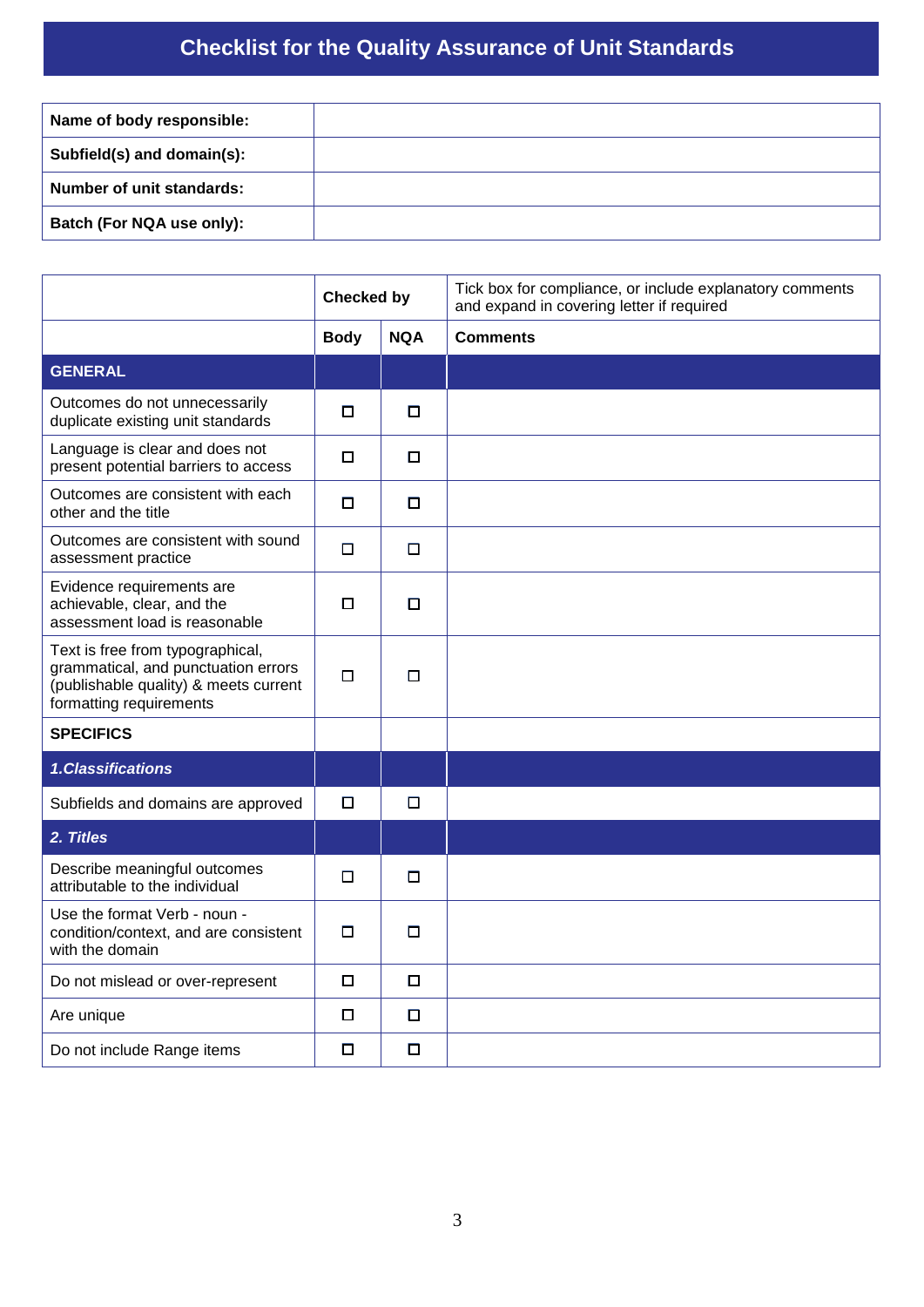|                                                                                                                                          | <b>Checked by</b>         |        | Tick box for compliance, or include explanatory comments<br>and expand in covering letter if required |
|------------------------------------------------------------------------------------------------------------------------------------------|---------------------------|--------|-------------------------------------------------------------------------------------------------------|
|                                                                                                                                          | <b>NQA</b><br><b>Body</b> |        | <b>Comments</b>                                                                                       |
| 3. Elements                                                                                                                              |                           |        |                                                                                                       |
| Are collectively consistent with level<br>and title                                                                                      | $\Box$                    | $\Box$ |                                                                                                       |
| Express demonstrable and<br>assessable outcomes                                                                                          | □                         | $\Box$ |                                                                                                       |
| Are in a format similar to the title:<br>Verb in the active voice, noun                                                                  | □                         | $\Box$ |                                                                                                       |
| Are all compulsory                                                                                                                       | □                         | $\Box$ |                                                                                                       |
| Element and title are the same for<br>single element unit standards                                                                      | □                         | $\Box$ |                                                                                                       |
| 4. Performance Criteria                                                                                                                  |                           |        |                                                                                                       |
| Express the essential evidence<br>required to meet the outcomes in the<br>elements (are not tasks or<br>instructions)                    | □                         | □      |                                                                                                       |
| Provide informative guidance and<br>sufficient detail for manageable<br>assessment and consistent<br>decisions                           | □                         | □      |                                                                                                       |
| Collectively indicate the level or<br>quality of performance required                                                                    | $\Box$                    | $\Box$ |                                                                                                       |
| Are consistent with the element                                                                                                          | $\Box$                    | $\Box$ |                                                                                                       |
| Inclusion of graphics agreed with<br><b>NQA</b>                                                                                          | □                         | □      |                                                                                                       |
| <b>5. Range Statements</b>                                                                                                               |                           |        |                                                                                                       |
| Range notes that apply to the whole<br>unit standard are placed in the<br>special notes                                                  | □                         | □      |                                                                                                       |
| Are immediately below the relevant<br>element, or incorporated into the<br>element text                                                  | □                         | □      |                                                                                                       |
| Clearly distinguish the items that<br>must be considered                                                                                 | □                         | □      |                                                                                                       |
| <b>6. Special Notes</b>                                                                                                                  |                           |        |                                                                                                       |
| Full references are confined to<br>special notes and cited as follows:<br>Author, Title of Book (Place:<br>Publisher, year), page no(s). | $\Box$                    | □      |                                                                                                       |
| Glossary items are clearly defined<br>and consistent within unit standard                                                                | □                         | $\Box$ |                                                                                                       |
| References to other unit standards<br>are stated in the form Unit <id no="">,<br/>title</id>                                             | □                         | $\Box$ |                                                                                                       |
| Relevant acts, codes, or regulations<br>are included with formal names and<br>date of enactment                                          | □                         | $\Box$ |                                                                                                       |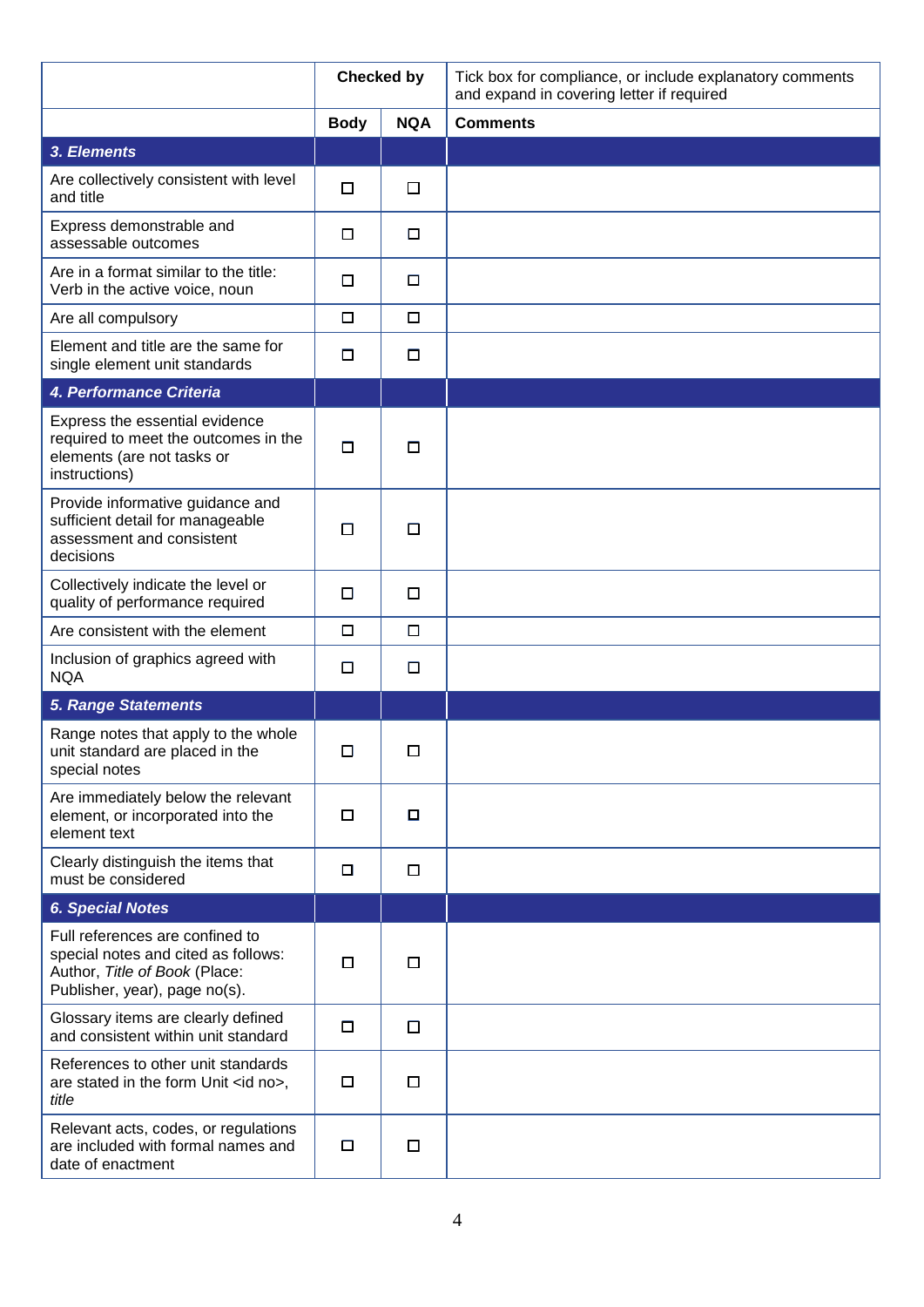|                                                                                                                          | <b>Checked by</b> |            | Tick box for compliance, or include explanatory comments<br>and expand in covering letter if required |
|--------------------------------------------------------------------------------------------------------------------------|-------------------|------------|-------------------------------------------------------------------------------------------------------|
|                                                                                                                          | <b>Body</b>       | <b>NQA</b> | <b>Comments</b>                                                                                       |
| The purpose of each special note is<br>clear                                                                             | □                 | $\Box$     |                                                                                                       |
| 7. Level                                                                                                                 |                   |            |                                                                                                       |
| The level assigned to the unit<br>standard is a best match with the<br>level descriptors for that Level                  | □                 | □          |                                                                                                       |
| 8. Credits                                                                                                               |                   |            |                                                                                                       |
| Are within the range 1-120<br>(inclusive)                                                                                | □                 | $\Box$     |                                                                                                       |
| Are consistent with unit standards of<br>comparable outcomes and similar<br>contexts                                     | □                 | □          |                                                                                                       |
| Are fair in relation to content of the<br>unit standards and aligned with the<br>definition of credit                    | □                 | □          |                                                                                                       |
| 9. Purpose Statements                                                                                                    |                   |            |                                                                                                       |
| Summarise, and are consistent with,<br>the content of the unit standard                                                  | $\Box$            | □          |                                                                                                       |
| Are consistent with information<br>provided in the Rationale                                                             | □                 | $\Box$     |                                                                                                       |
| 10. Customised Overseas Unit<br><b>Standards</b>                                                                         |                   |            |                                                                                                       |
| Copyright clearance has been given<br>by the regulatory authority in the<br>country(ies) of origin.                      | $\Box$            | $\Box$     |                                                                                                       |
| Approval to customise the unit<br>standards has been given by the<br>overseas body responsible for the<br>unit standards | □                 | □          |                                                                                                       |
| <b>11. Quality Assurance</b><br><b>Arrangements</b>                                                                      |                   |            |                                                                                                       |
| Documents cited have been sighted<br>by NQA and verified as containing<br>no unnecessary barriers                        | $\Box$            | $\Box$     |                                                                                                       |
| 12. Body Responsible                                                                                                     |                   |            |                                                                                                       |
| Name shown is that recognised by<br><b>NQA</b>                                                                           | $\Box$            | $\Box$     |                                                                                                       |
|                                                                                                                          |                   |            |                                                                                                       |

# **On behalf of**

### **Body On behalf of NQA**

<u>and the community of the community of the community of the community of the community of the community of the community of the community of the community of the community of the community of the community of the community</u>

Checked by: Checked by:

Date checked: <u>Date checked:</u> Date checked: